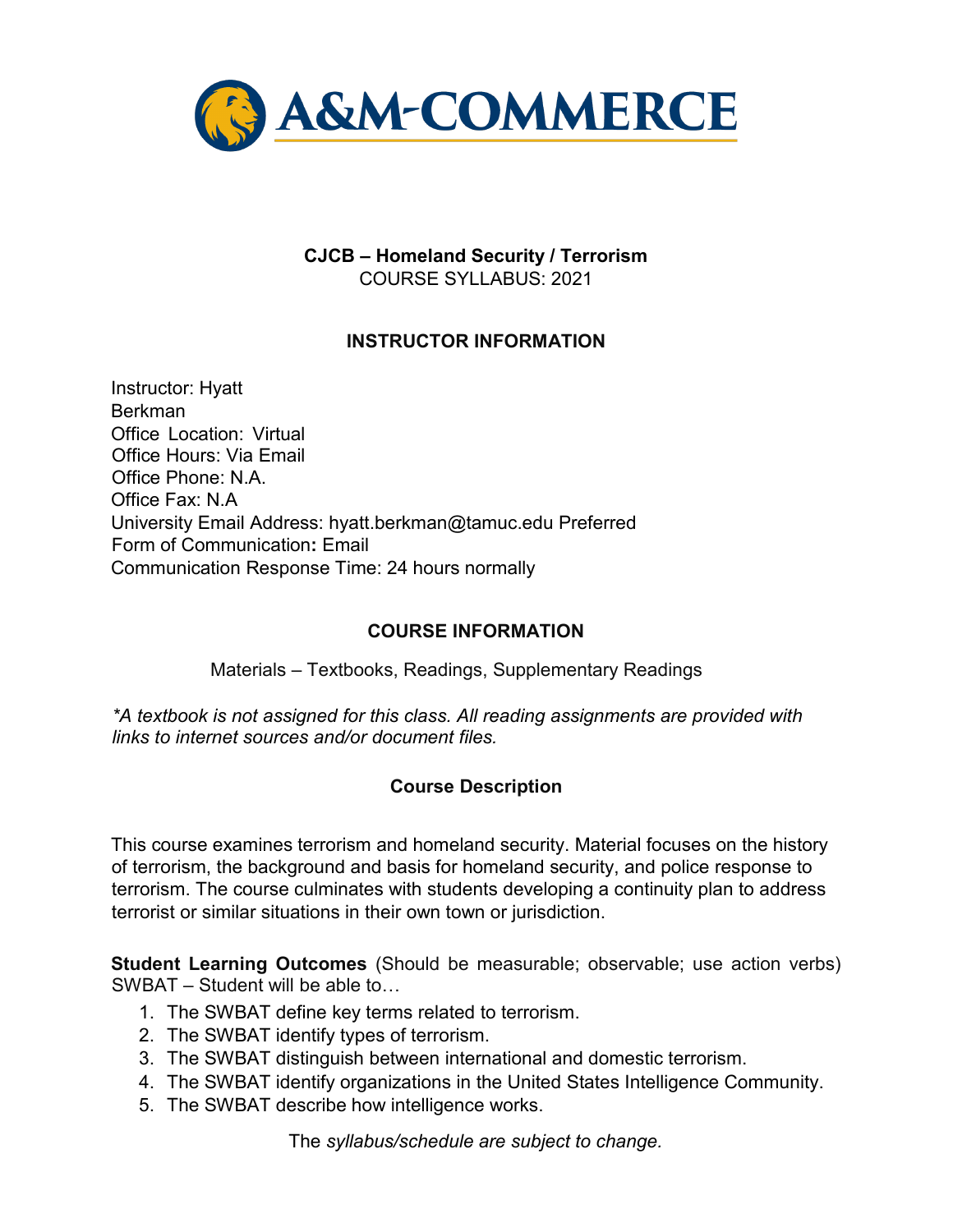- 6. The SWBAT describe the steps in intelligence work: planning, collection, processing, analysis, dissemination.
- 7. The SWBAT list careers within the intelligence community.
- 8. The SWBAT describe the basis for the formation of the Department of Homeland Security.
- 9. The SWBAT identify agencies that were made a part of the Department of Homeland Security upon formation.
- 10.The SWBAT identify the three key concepts forming the foundation of the national homeland security strategy.
- 11.The SWBAT identify the five core missions on the Department of Homeland Security.
- 12.The SWBAT discuss strategies for police officers in responding to terrorist incidents.
- 13.The SWBAT discuss factors about offenders in active shooter incidents.
- 14.The SWBAT discuss police response to active shooter incidents.
- 15.The SWBAT recall the focus of hometown security.
- 16.The SWBAT discuss the concept of threat environment.
- 17.The SWBAT to discuss the concept of risk mitigation.
- 18.The SWBAT to discuss the concept of identifying suspicious behavior.
- 19.The SWBAT to discuss the concept of protecting against drone attacks.
- 20.The SWBAT to discuss the concept of preparing and responding to active shooter incidents.
- 21.The SWBAT to discuss the concept of protection, screening and allowing access to facilities.
- 22.The SWBAT to discuss the concept of preventing and responding to bombings.
- 23.The SWBAT to discuss the concept of creating a targeted violence prevention plan.

Additional Learning Outcomes throughout course:

- 1. Critical Thinking-- to include creative thinking, innovation, inquiry, and analysis, evaluation and synthesis of information. Students will be able to analyze, evaluate, or solve problems when given a set of circumstances, data, texts, or art.
- 2. Social Responsibility -- to include intercultural competence, knowledge of civic responsibility, and the ability to engage effectively in regional, national, and global communities. Students will demonstrate an understanding of societal and/or civic issues.
- 3. Communications-- to include effective development, interpretation and expression of ideas through written, oral and visual communication. In written, oral, and/or visual communication, A&M-Commerce students will communicate in a manner appropriate to audience and occasion, with an evident message and organizational structure.
- 4. Empirical and Quantitative Skills Students will be able to interpret, test, and demonstrate principles revealed in empirical data and/or observable facts.

# **REGULAR AND SUBSTANTIVE COURSE INTERACTION**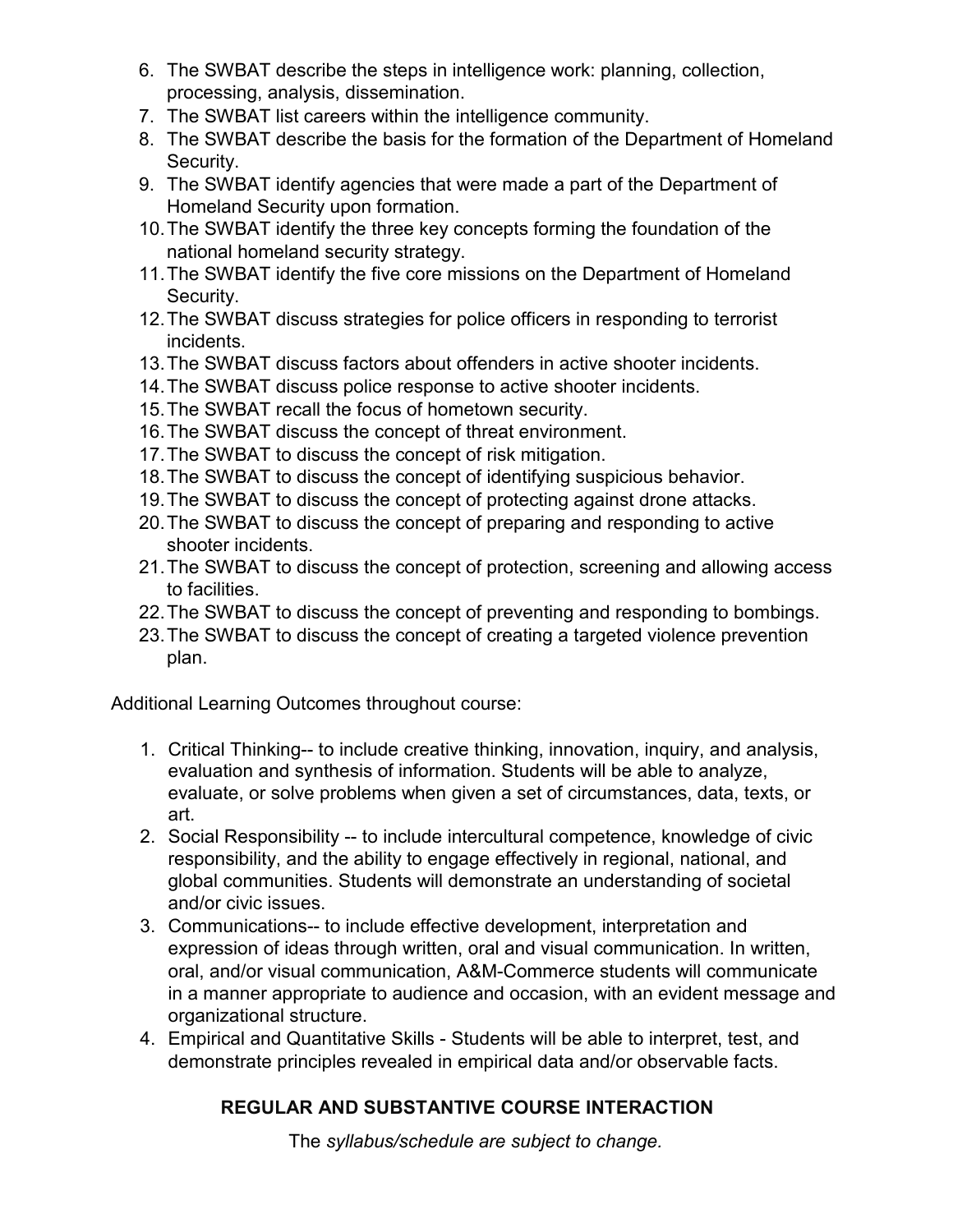As a general guide, students enrolled in a three semester hour course should spend one hour engaged in instructional activities and two to three hours on out-of-class work per week in a traditional semester. Students are expected to double this effort of engagement given that this course is being delivered in a seven-week term. Educational activities in this course are designed to ensure regular and substantive interaction between students and faculty to ensure that students are able to demonstrate competency.

# **COURSE REQUIREMENTS**

# **Minimal Technical Skills Needed**

Students will need a reliable computer and internet access for this course. Specific capabilities of the computer are discussed later in the syllabus. Students are required to demonstrate proficiency in *myLeo* navigation in order to participate in this course. Fluency in programs like Microsoft Word, PowerPoint and Excel may further contribute to student success in this course.

## **Instructional Methods**

This course is 100% online. As such, communication and assignment submission is all done electronically. Power points, resources, assignments and tests are all located within the online course.

Should you have trouble finding anything, please e-mail the instructor to point you in the right direction. While not all discussions and assignments are required, students are encouraged to participate in all activities. Should you find yourself struggling with assignments in the course, please watch videos and complete all reading before e-mailing the instructor to ask for further assistance in comprehending certain subject matter.

It is unacceptable to not participate in assignments/discussions etc. and then claim the material was too difficult to comprehend. Your participation will directly affect your success in the course. The more hours you spend in the course utilizing provided resources, the more likely you are to succeed in the course.

## **Student Responsibilities or Tips for Success in the Course**

Students are encouraged to log-in to the course every 24 hours. While not required, students are encouraged to complete an entire competency every week. This means by week 4 of the 7-week semester, they have attempted to test out of all 4 competencies. This allows the student sufficient time to re-do any failed competency posttests and work on the course project.

Students are encouraged to e-mail the professor as they encounter concepts that after reading and utilizing course resources (supplemental documents, Youtube videos, etc.), still do not understand.

Students are encouraged to engage other classmates in discussions or thoughts that pertain to course material. Regular participation and engagement ensures the best chance at successful completion of the course.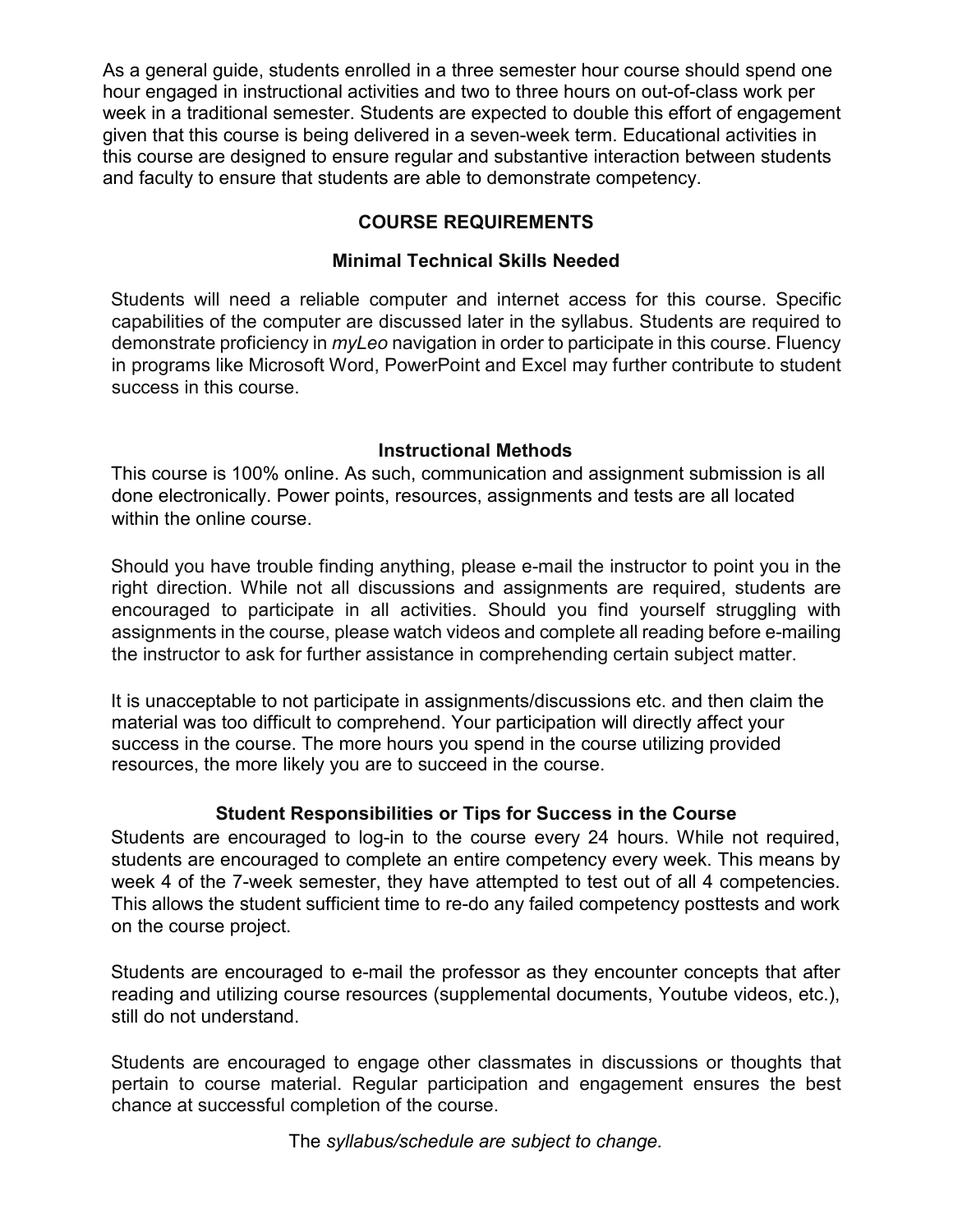# **GRADING**

Final grades in this course will be based on the following scale:

| Learning<br><b>Outcomes</b>                                                                                               | <b>Exceptional</b><br>$16 - 20$<br>points                                                                                                                                                                    | Average<br>$6 - 12$ points                                                                                                                                                                                                                     | <b>Developing</b><br>$0 - 9$ points                                                                                                                                                                                                        | <b>Score</b> |
|---------------------------------------------------------------------------------------------------------------------------|--------------------------------------------------------------------------------------------------------------------------------------------------------------------------------------------------------------|------------------------------------------------------------------------------------------------------------------------------------------------------------------------------------------------------------------------------------------------|--------------------------------------------------------------------------------------------------------------------------------------------------------------------------------------------------------------------------------------------|--------------|
| Create<br>a<br>plan<br>to<br>address<br>continuity<br>in.<br>a<br>terrorist or<br>other<br>homeland<br>security<br>event. | Plan<br>incorporates the<br>key steps in the<br>Emergency<br>Planning<br>Process, uses<br>key<br>concepts/ideas,<br>correct<br>terminology, and<br>explains how<br>each component<br>relates to the<br>plan. | Plan<br>incorporates<br>the key steps in<br>the Emergency<br>Planning<br>Process, but<br>lacks clarity in<br>using key<br>concepts/ideas,<br>correct<br>terminology,<br>and explanation<br>of how each<br>component<br>relates to the<br>plan. | Plan, does<br>not<br>incorporate<br>key<br>steps in the<br>Emergency<br><b>Planning Process</b><br>and does not use<br>key<br>concepts/ideas,<br>correct<br>terminology,<br>or explain how<br>each<br>component<br>relates to the<br>plan. |              |
| Plan is of<br>quality that<br>could be<br>used in a<br>real-world<br>situation.                                           | <b>Plan illustrates</b><br>an exemplary<br>understanding of<br>the process<br>where all<br>components are<br>identified,<br>concepts are<br>explained and<br>the economic<br>impacts are<br>discussed.       | <b>Plan illustrates</b><br>understanding<br>of the process,<br>but lacks clarity<br>in identifying all<br>components<br>and in<br>explaining the<br>economic<br>impacts.                                                                       | Plan illustrates a<br>poor<br>understanding of<br>the process, and<br>lacks clarity<br>in identifying all<br>components and<br>in explaining the<br>economic<br>impacts.                                                                   |              |
| Steps are<br>outlined<br>and<br>supported<br>by logic<br>and<br>thoughts.                                                 | Plan discusses Plan discusses   Plan does not<br>the steps in the<br>Emergency<br>Planning<br>Process,<br>whereas, each<br>step is supported<br>by an<br>explanation of its<br>relevance and                 | the steps in the<br>Emergency<br>Planning<br>Process, but<br>lacks clarity in<br>supporting with<br>explanation of<br>its relevance<br>and ultimate                                                                                            | adequately<br>discuss the steps<br>in the Emergency<br>Planning<br>Process, and<br>lacks clarity in<br>supporting with<br>explanation of its<br>relevance and                                                                              |              |

Final grades in this course will be based on the following scale: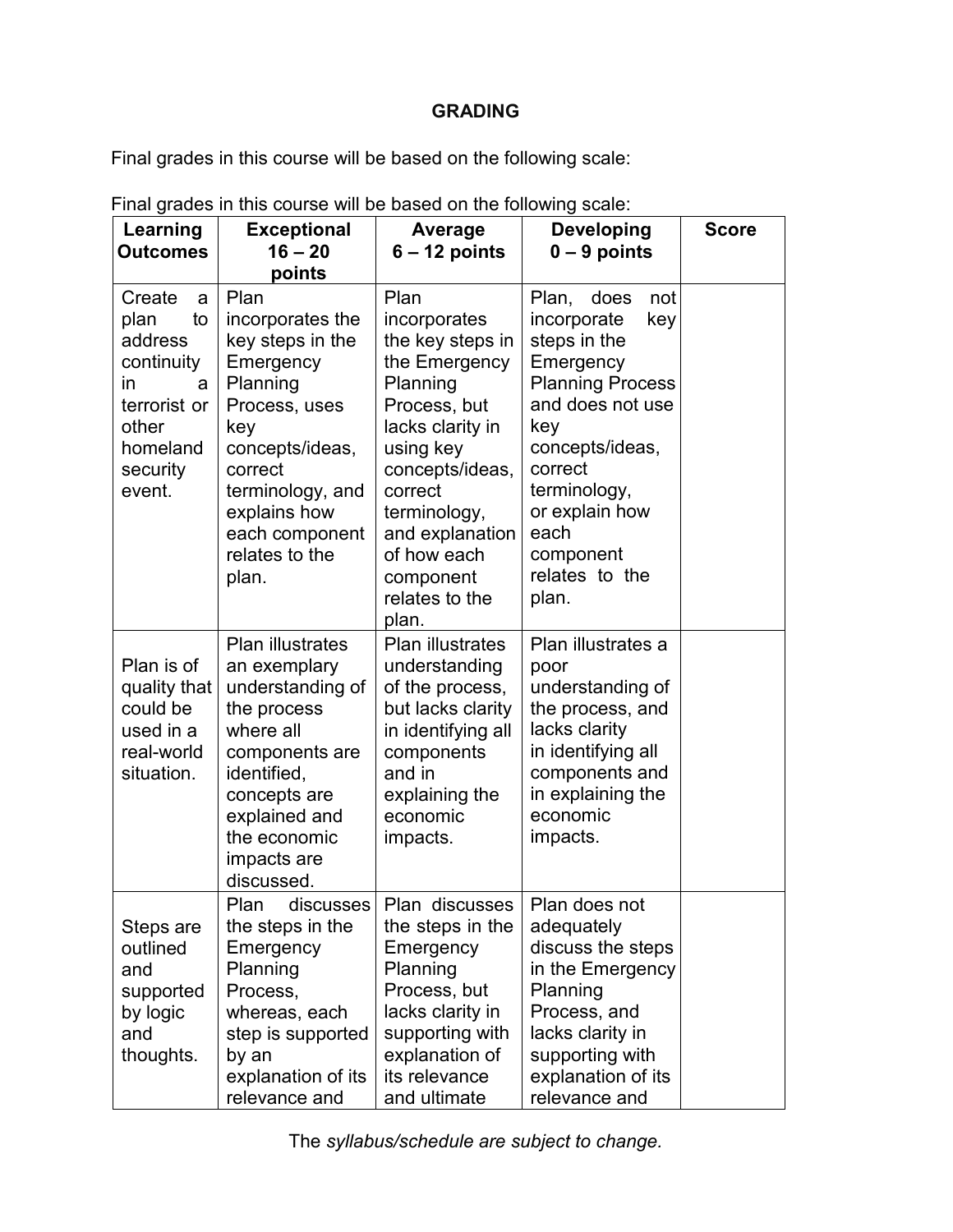|                                                                                              | ultimate<br>conclusion<br>supporting the<br>information and<br>analysis.                                                                                                                       | conclusion<br>supporting the<br>information and<br>analysis.                                                                                                                                     | ultimate<br>conclusion<br>supporting the<br>information and<br>analysis.                                                                                                                     |  |
|----------------------------------------------------------------------------------------------|------------------------------------------------------------------------------------------------------------------------------------------------------------------------------------------------|--------------------------------------------------------------------------------------------------------------------------------------------------------------------------------------------------|----------------------------------------------------------------------------------------------------------------------------------------------------------------------------------------------|--|
| Plan<br>outlines<br>how ideas<br>be<br>can<br>applied in<br>real-<br>a<br>world<br>situation | Plan is<br>comprehensive<br>and fully<br>integrates course<br>concepts, as well<br>as incorporates<br>key principles<br>important in<br>long-term<br>recovery<br>planning after a<br>disaster. | Plan is<br>comprehensive,<br>but doesn't fully<br>integrate<br>course<br>concepts, or<br>incorporate key<br>principles<br>important in<br>long-term<br>recovery<br>planning after a<br>disaster. | Plan is not<br>comprehensive,<br>does not fully<br>integrate course<br>concepts, or<br>incorporate key<br>principles<br>important in long-<br>term recovery<br>planning after a<br>disaster. |  |
| <b>Overall</b><br><b>Score</b>                                                               |                                                                                                                                                                                                |                                                                                                                                                                                                  |                                                                                                                                                                                              |  |
| <b>Faculty</b><br><b>Evaluation</b><br>(Circle<br>one):                                      | Proficient (80 or<br>more points,<br>threshold is<br>$80\%$                                                                                                                                    | <b>Average</b><br>(between 70<br>and 79 points)                                                                                                                                                  | <b>Developing (less</b><br>than 70 points)                                                                                                                                                   |  |

 $A = 90\% - 100\%$ 

 $B = 80\% - 89\%$ 

F = 79% or Below

\*Students are required to achieve and 80% or higher on a posttest in each competency and on the project in order to pass the course.

Grading for the final project follows this scale:

#### **Pretest and Posttest**

The purpose of the pretest is to provide a baseline understanding of your knowledge in each module.

The Posttest is an assessment of your knowledge of the material required for the modules. A score of 80% or higher is required on the Posttest to demonstrate competency. If you score less than 80% on any module you will have an opportunity to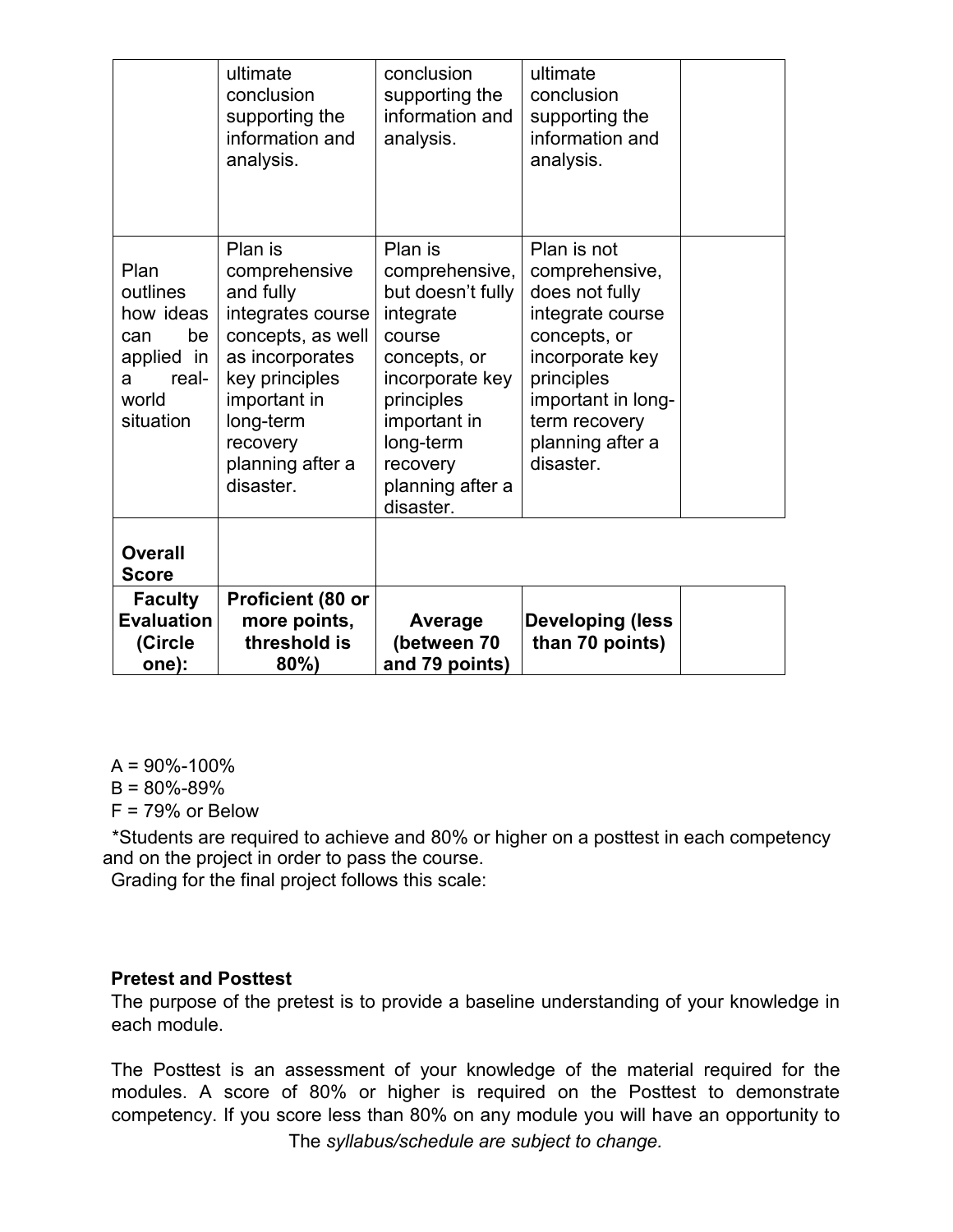review the material and re-take the module quiz. You will have up to three attempts at passing each competency. If you have not passed the module in three attempts, you will receive a letter grade of an F. In order to demonstrate competency, a score of 80% or higher is required.

#### **Project**

You will also have a project in this course. The project will be based on expanding your knowledge and applying the information you have learned in a more application based setting. A score of 80% or higher is required.

#### **Final Grade Calculation**

The final grade will be assigned by taking the average posttest and the grade of the project.

## **TECHNOLOGY REQUIREMENTS**

#### **LMS**

All course sections offered by Texas A&M University-Commerce have a corresponding course shell in the myLeo Online Learning Management System (LMS). Below are technical requirements

LMS Requirements: <https://community.brightspace.com/s/article/Brightspace-Platform-Requirements>

LMS Browser Support:

[https://documentation.brightspace.com/EN/brightspace/requirements/all/browser\\_suppo](https://documentation.brightspace.com/EN/brightspace/requirements/all/browser_support.htm) [rt.htm](https://documentation.brightspace.com/EN/brightspace/requirements/all/browser_support.htm)

YouSeeU Virtual Classroom Requirements: [https://support.youseeu.com/hc/en](https://support.youseeu.com/hc/en-us/articles/115007031107-Basic-System-Requirements)[us/articles/115007031107-Basic-System-](https://support.youseeu.com/hc/en-us/articles/115007031107-Basic-System-Requirements) [Requirements](https://support.youseeu.com/hc/en-us/articles/115007031107-Basic-System-Requirements)

# **ACCESS AND NAVIGATION**

You will need your campus-wide ID (CWID) and password to log into the course. If you do not know your CWID or have forgotten your password, contact the Center for IT Excellence (CITE) at 903.468.6000 or helpdesk@tamuc.edu**.** 

**Note:** Personal computer and internet connection problems do not excuse the requirement to complete all course work in a timely and satisfactory manner. Each student needs to have a backup method to deal with these inevitable problems. These methods might include the availability of a backup PC at home or work, the temporary use of a computer at a friend's home, the local library, office service companies, Starbucks, a TAMUC campus open computer lab, etc.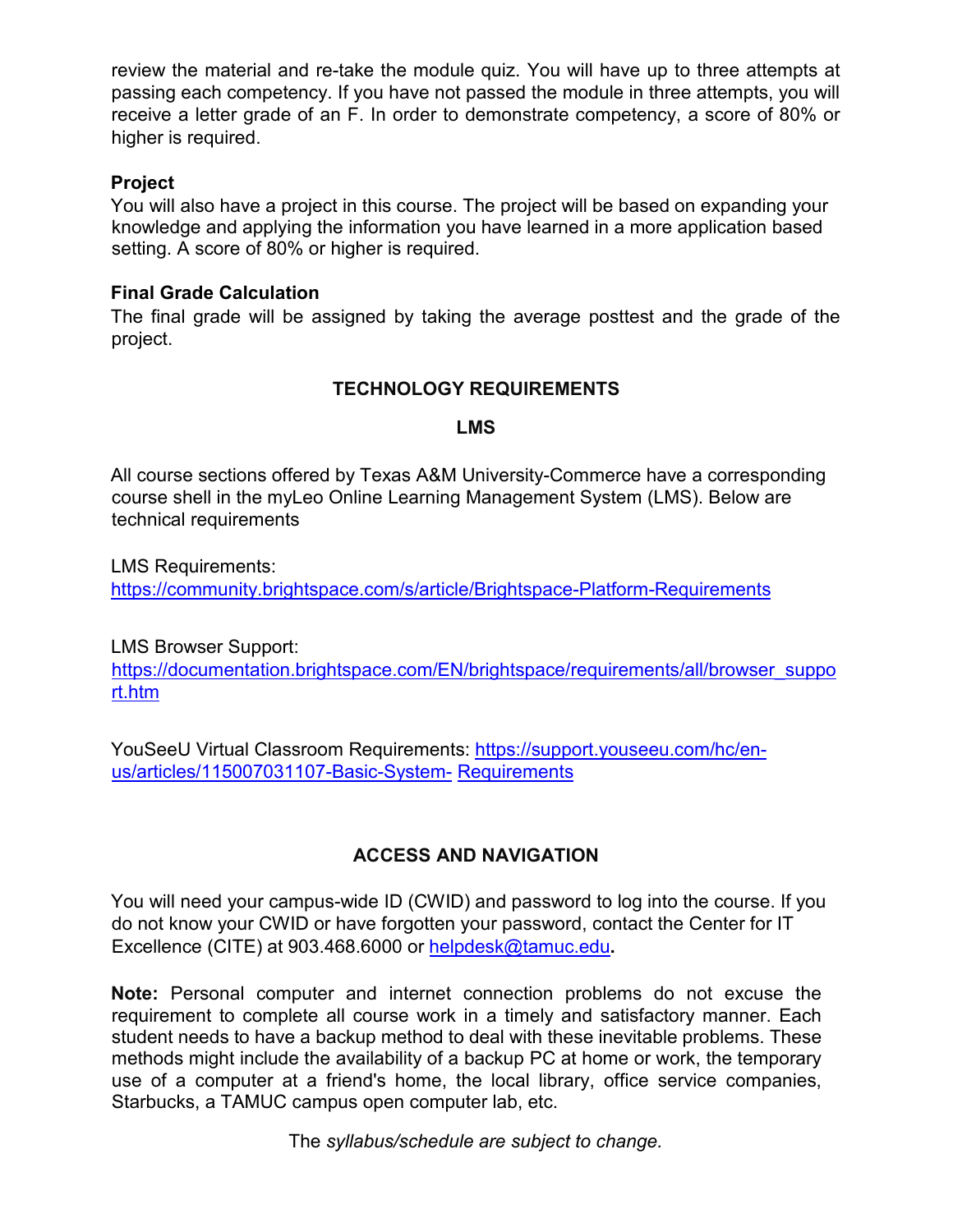## **COMMUNICATION AND SUPPORT**

If you have any questions or are having difficulties with the course material, please contact your Instructor.

## **Technical Support**

If you are having technical difficulty with any part of Brightspace, please contact Brightspace Technical Support at 1-877-325-7778. Other support options can be found here:

<https://community.brightspace.com/support/s/contactsupport>

#### **Interaction with Instructor Statement**

If you have any questions or are having difficulties with the course material, please contact your Instructor. Allow up to 24 hours to receive a response.

#### **COURSE AND UNIVERSITY PROCEDURES/POLICIES**

#### **Course Specific Procedures/Policies**

Participation from students regularly is encouraged. There will be optional discussions, and assignments that are not required. Students are encouraged to participate as regular exposure to course content will result in a better chance at successful completion of the course.

The required assignments in this course are the pre-test, quizzes, discussions, post-test and final project. While pre-tests, quizzes and discussions are required to pass the course, the grades does not count toward your final grade. A grade of 80% or higher is required on a course posttest. You have 3 attempts to achieve a grade of 80% or higher on the post-test. Aside from the tests, there is one required course project that each student is required to participate in.

## **Syllabus Change Policy**

The syllabus is a guide. Circumstances and events, such as student progress, may make it necessary for the instructor to modify the syllabus during the semester. Any changes made to the syllabus will be announced in advance.

#### **University Specific Procedures**

#### **Student Conduct**

All students enrolled at the University shall follow the tenets of common decency and acceptable behavior conducive to a positive learning environment. The Code of Student Conduct is described in detail in the [Student Guidebook.](http://www.tamuc.edu/Admissions/oneStopShop/undergraduateAdmissions/studentGuidebook.aspx) [http://www.tamuc.edu/Admissions/oneStopShop/undergraduateAdmissions/studentGuid](http://www.tamuc.edu/Admissions/oneStopShop/undergraduateAdmissions/studentGuidebook.aspx) [ebook.as](http://www.tamuc.edu/Admissions/oneStopShop/undergraduateAdmissions/studentGuidebook.aspx) [px](http://www.tamuc.edu/Admissions/oneStopShop/undergraduateAdmissions/studentGuidebook.aspx)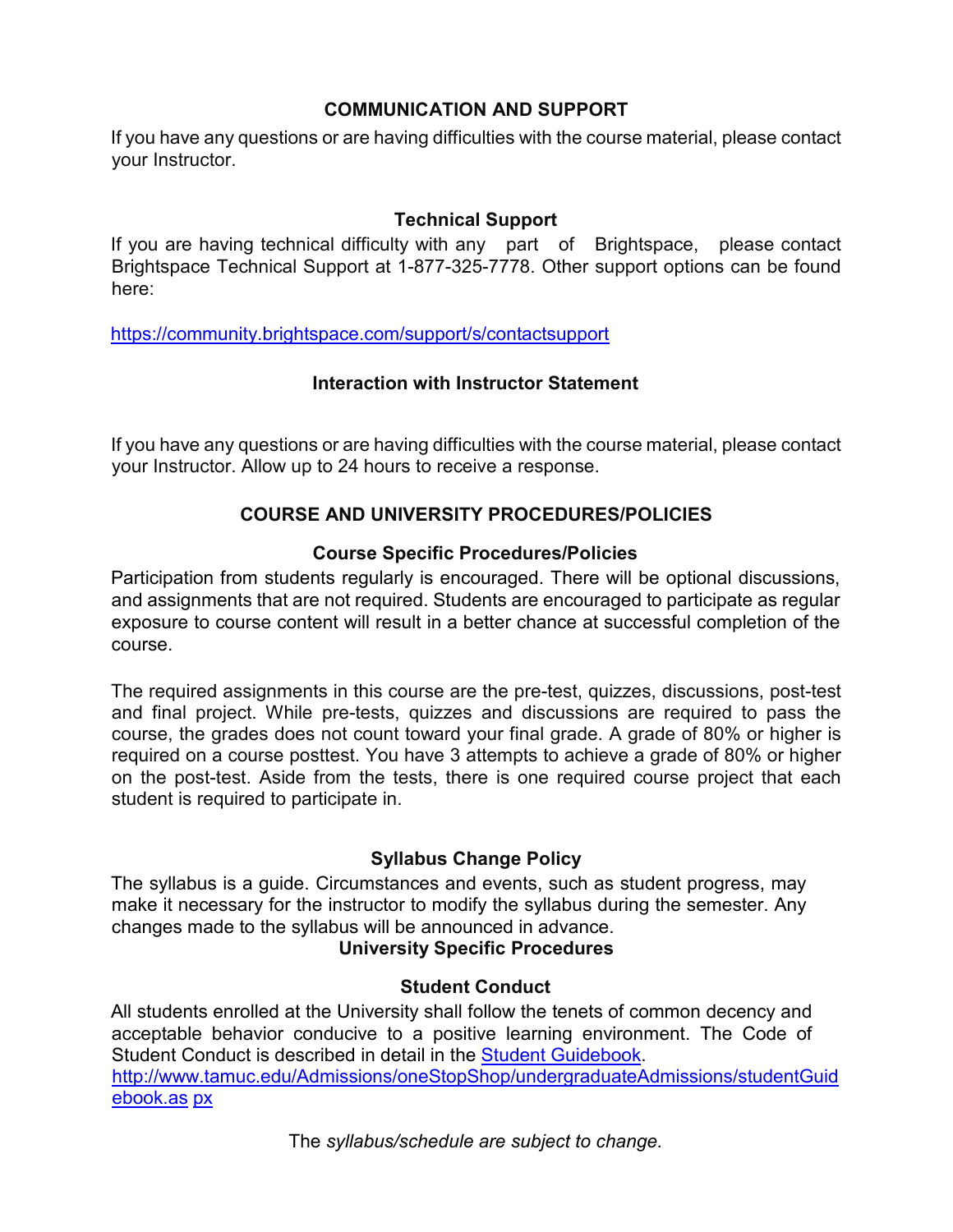Students should also consult the Rules of Netiquette for more information regarding how to interact with students in an online forum: <https://www.britannica.com/topic/netiquette>

#### **TAMUC Attendance**

For more information about the attendance policy please visit the [Attendance](http://www.tamuc.edu/admissions/registrar/generalInformation/attendance.aspx) [we](http://www.tamuc.edu/admissions/registrar/generalInformation/attendance.aspx)bpage and [Procedure 13.99.99.R0.01.](http://www.tamuc.edu/aboutUs/policiesProceduresStandardsStatements/rulesProcedures/13students/academic/13.99.99.R0.01.pdf) <http://www.tamuc.edu/admissions/registrar/generalInformation/attendance.aspx>

[http://www.tamuc.edu/aboutUs/policiesProceduresStandardsStatements/rulesProcedur](http://www.tamuc.edu/aboutUs/policiesProceduresStandardsStatements/rulesProcedures/13students/academic/13.99.99.R0.01.pdf) [es/13students/academic/13.99.99.R0.01.pdf](http://www.tamuc.edu/aboutUs/policiesProceduresStandardsStatements/rulesProcedures/13students/academic/13.99.99.R0.01.pdf)

## **Academic Integrity**

Students at Texas A&M University-Commerce are expected to maintain high standards of integrity and honesty in all of their scholastic work. For more details and the definition of academic dishonesty see the following procedures:

[Undergraduate Academic Dishonesty 13.99.99.R0.03](http://www.tamuc.edu/aboutUs/policiesProceduresStandardsStatements/rulesProcedures/13students/undergraduates/13.99.99.R0.03UndergraduateAcademicDishonesty.pdf)

[http://www.tamuc.edu/aboutUs/policiesProceduresStandardsStatements/rulesProcedur](http://www.tamuc.edu/aboutUs/policiesProceduresStandardsStatements/rulesProcedures/13students/undergraduates/13.99.99.R0.03UndergraduateAcademicDishonesty.pdf) [es/13students/undergraduates/13.99.99.R0.03UndergraduateAcademicDishonesty.pdf](http://www.tamuc.edu/aboutUs/policiesProceduresStandardsStatements/rulesProcedures/13students/undergraduates/13.99.99.R0.03UndergraduateAcademicDishonesty.pdf)

[Graduate Student Academic Dishonesty 13.99.99.R0.10](http://www.tamuc.edu/aboutUs/policiesProceduresStandardsStatements/rulesProcedures/13students/graduate/13.99.99.R0.10GraduateStudentAcademicDishonesty.pdf)

[http://www.tamuc.edu/aboutUs/policiesProceduresStandardsStatements/rulesProcedur](http://www.tamuc.edu/aboutUs/policiesProceduresStandardsStatements/rulesProcedures/13students/graduate/13.99.99.R0.10GraduateStudentAcademicDishonesty.pdf) [es/13students/graduate/13.99.99.R0.10GraduateStudentAcademicDishonesty.pdf](http://www.tamuc.edu/aboutUs/policiesProceduresStandardsStatements/rulesProcedures/13students/graduate/13.99.99.R0.10GraduateStudentAcademicDishonesty.pdf)

#### **Students with Disabilities-- ADA Statement**

The Americans with Disabilities Act (ADA) is a federal anti-discrimination statute that provides comprehensive civil rights protection for persons with disabilities. Among other things, this legislation requires that all students with disabilities be guaranteed a learning environment that provides for reasonable accommodation of their disabilities. If you have a disability requiring an accommodation, please contact:

## **Office of Student Disability Resources and Services**

Texas A&M University-Commerce Gee Library- Room 162 Phone (903) 886-5150 or (903) 886-5835 Fax (903) 468-8148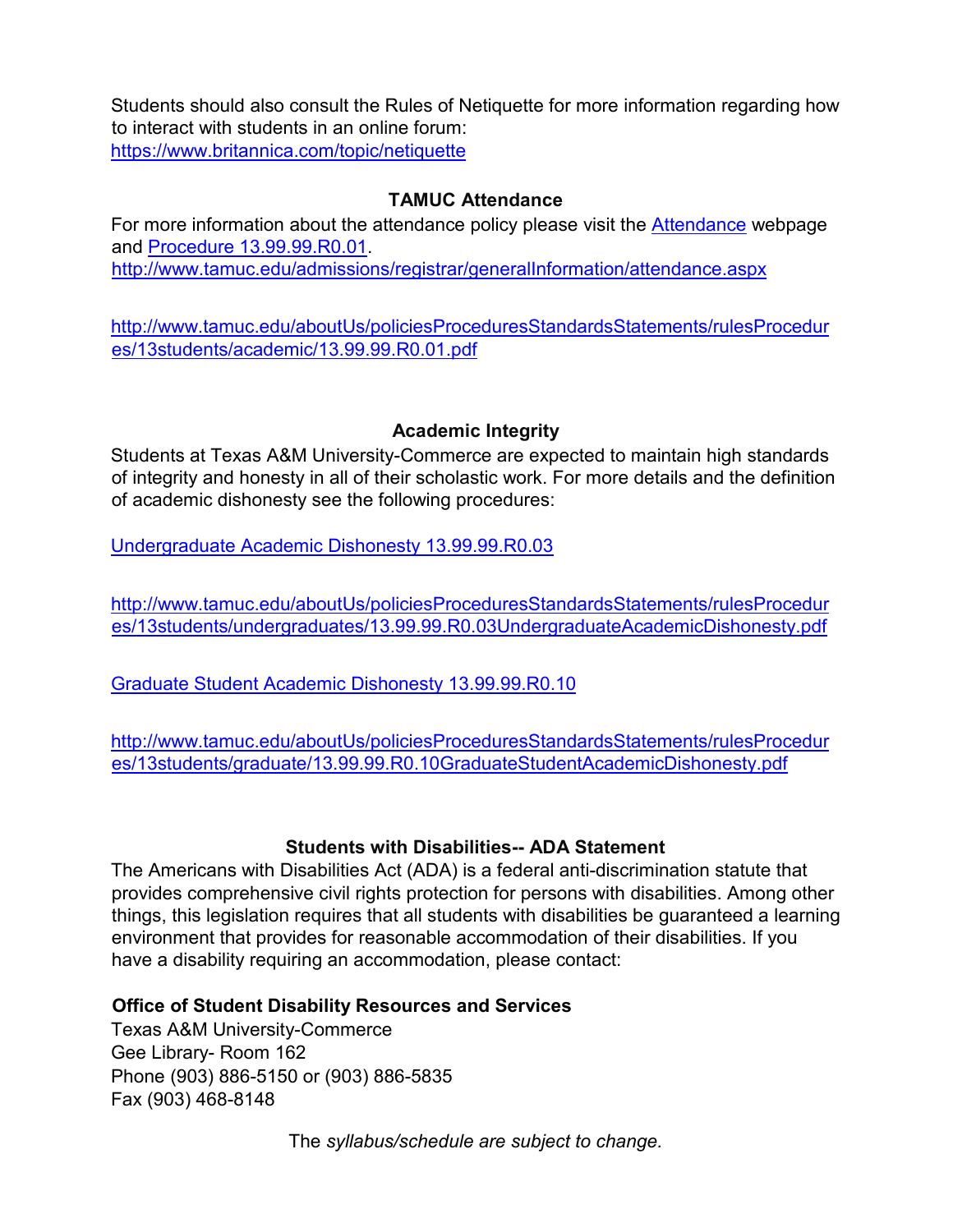Email: studentdisabilityservices@tamuc.edu Website: [Office of Student Disability Resources and Services](http://www.tamuc.edu/campusLife/campusServices/studentDisabilityResourcesAndServices/) [http://www.tamuc.edu/campusLife/campusServices/studentDisabilityResourcesAndServ](http://www.tamuc.edu/campusLife/campusServices/studentDisabilityResourcesAndServices/) [ices/](http://www.tamuc.edu/campusLife/campusServices/studentDisabilityResourcesAndServices/)

## **Nondiscrimination Notice**

Texas A&M University-Commerce will comply in the classroom, and in online courses, with all federal and state laws prohibiting discrimination and related retaliation on the basis of race, color, religion, sex, national origin, disability, age, genetic information or veteran status. Further, an environment free from discrimination on the basis of sexual orientation, gender identity, or gender expression will be maintained.

# **Campus Concealed Carry Statement**

Texas Senate Bill - 11 (Government Code 411.2031, et al.) authorizes the carrying of a concealed handgun in Texas A&M University-Commerce buildings only by persons who have been issued and are in possession of a Texas License to Carry a Handgun. Qualified law enforcement officers or those who are otherwise authorized to carry a concealed handgun in the State of Texas are also permitted to do so. Pursuant to Penal Code (PC) 46.035 and A&M-Commerce Rule 34.06.02.R1, license holders may not carry a concealed handgun in restricted locations.

For a list of locations, please refer to the [Carrying Concealed Handguns](http://www.tamuc.edu/aboutUs/policiesProceduresStandardsStatements/rulesProcedures/34SafetyOfEmployeesAndStudents/34.06.02.R1.pdf) On Campu[s](http://www.tamuc.edu/aboutUs/policiesProceduresStandardsStatements/rulesProcedures/34SafetyOfEmployeesAndStudents/34.06.02.R1.pdf) document and/or consult your event organizer.

Web url: [http://www.tamuc.edu/aboutUs/policiesProceduresStandardsStatements/rulesProcedur](http://www.tamuc.edu/aboutUs/policiesProceduresStandardsStatements/rulesProcedures/34SafetyOfEmployeesAndStudents/34.06.02.R1.pdf) [es/34SafetyOfEmployeesAndStudents/34.06.02.R1.pdf](http://www.tamuc.edu/aboutUs/policiesProceduresStandardsStatements/rulesProcedures/34SafetyOfEmployeesAndStudents/34.06.02.R1.pdf)

Pursuant to PC 46.035, the open carrying of handguns is prohibited on all A&M-Commerce campuses. Report violations to the University Police Department at 903- 886-5868 or 9-1-1.

# **COURSE OUTLINE / CALENDAR**

Suggested Schedule

| <b>Week</b> | <b>Module</b>                                         | <b>Activities</b>                          |
|-------------|-------------------------------------------------------|--------------------------------------------|
|             | Syllabus review<br><b>D2L Familiarity</b><br>Pre-Test | • Syllabus review<br>Pre-test<br>$\bullet$ |